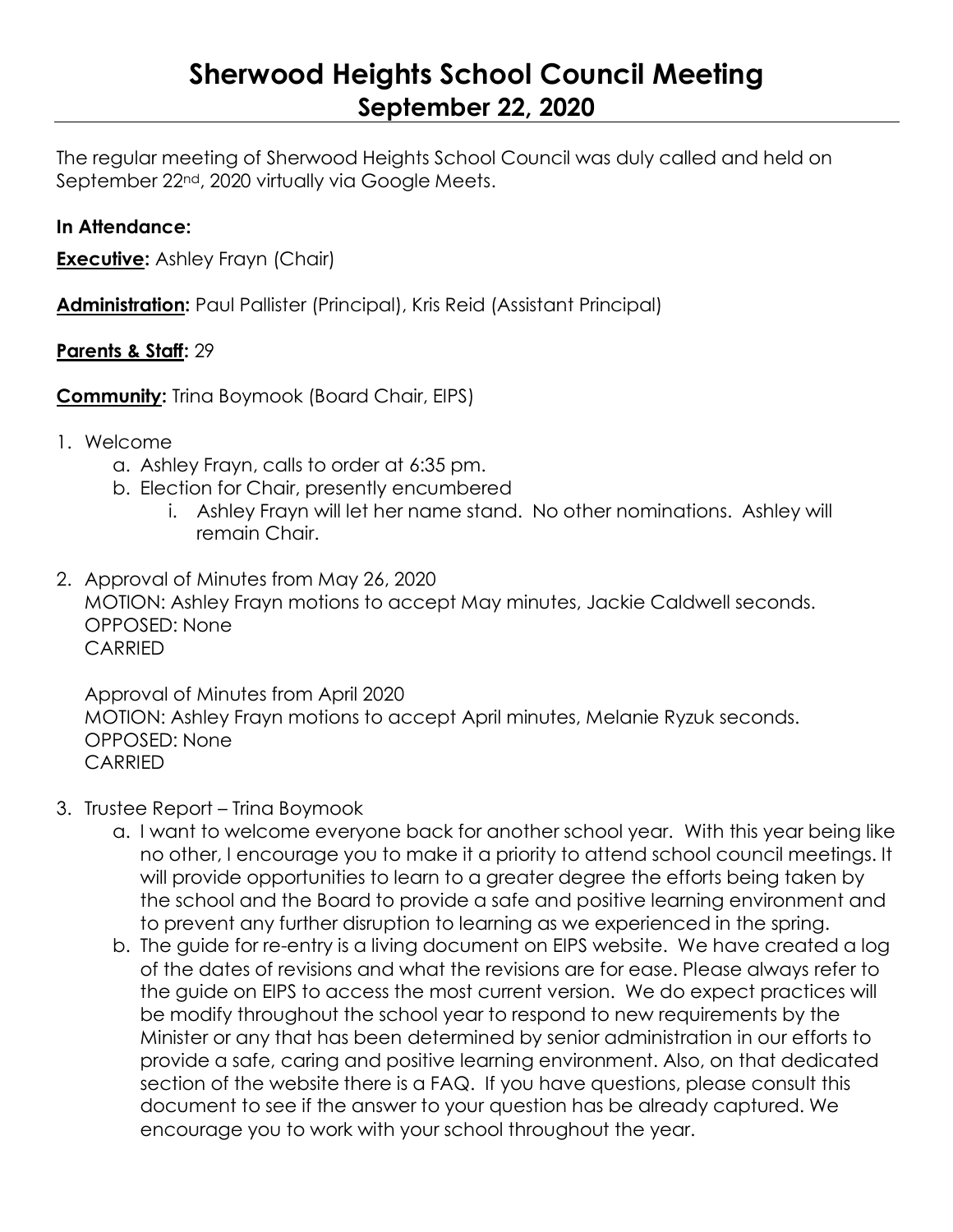- c. Over the summer, the Board met to approve the use of \$395,000 from unallocated reserves to cover several COVID related costs to set us up for the first four months of the school year. This included purchase of a new learning platform to support out of school learning, access to Edmonton Public out of school resources, PPE, extra custodian costs and the cost of the re-entry working group that functioned during the summer.
- d. EIPS will be receiving \$6.1M from the funds that have been provided by the Federal government. We are currently examining where our pressure points are. The province has provided us four broad categories that the funds can be spent. This funding will allow school authority to address:
	- i. Staffing
	- ii. Adapting learning spaces and personal protective equipment, cleaning and safety considerations for schools and buses
	- iii. Supports for special needs students
	- iv. Online learning and teacher training
- e. The Board held a special meeting on September 16 to approve a Fall budget adjustment that also included allocating the \$6.1MM from the federal government. The Board approved allocating \$8.1MM to COVID related costs. In addition, the Board has allocated \$3MM to schools to be used in three areas:
	- i. Addressing achievement gap as a results of closing schools in March
	- ii. Mental health
	- iii. Overextended classrooms
- f. At the August 27 Board meeting, the Board approved the introduction of Policy 26 School Dispute Resolution. This replaces the previous Administrative Procedure. The Board also approved the suspension of rules that limit the number of meetings that can be attended electronically for the entire school year. Trustees will choose either to attend in person or virtually via Zoom. As result of reducing the number of visitors to our facilities the boardroom is closed to the public and all public meetings will be livestreamed through EIPS YouTube account. We have also set protocols to hear delegations from the public.
- g. The Board will be conducting a survey in October to inform the establishment of a Division Junior High Honours Alternative Program.
- h. The Board Retreat was held on September 15 and 16 and has identified re-entry, budget, value or public education and a resolution to Sherwood heights.
- i. The Board is in the middle of a 2-day value scoping session to evaluate alternative solutions for the replacement of Sherwood Heights Junior High. The discussions started on Monday, September 21 and will continue on Wednesday, September 23 and will involve the following schools:
	- i. Sherwood Heights Junior High
	- ii. Pine Street Elementary
	- iii. Ecole Campbelltown
	- iv. Salisbury Composite High
	- v. Cloverbar Junior High
	- School Council Chair has received an invitation to attend from each school.
- j. Questions/comments
	- i. Has the French Immersion Program started online?
		- 1. Yes, the Board has been working with Edmonton Public Schools and we are partnering with them to source and develop resources. We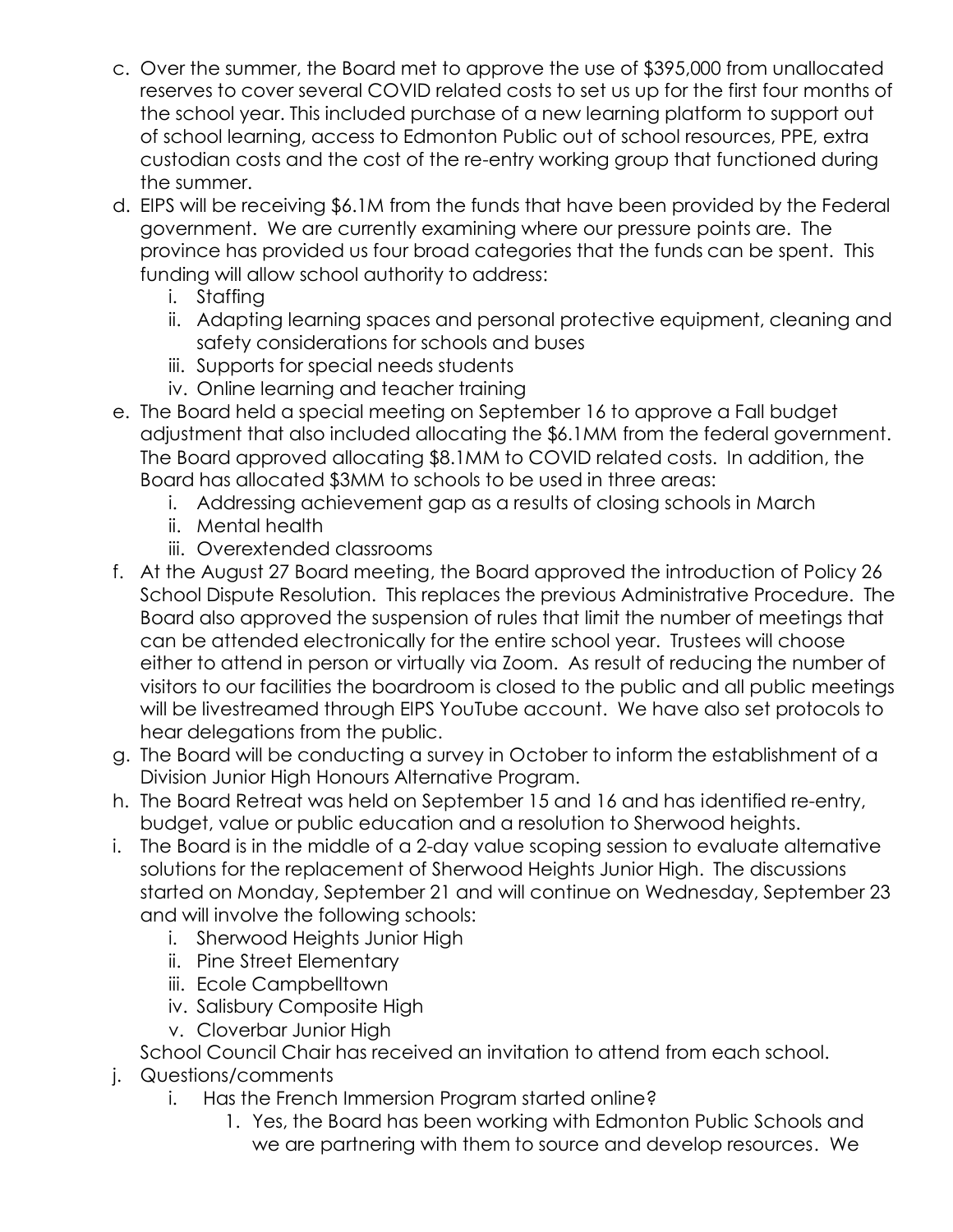have made adjustments to secure French Immersion supports for families and provide timeslots for French instruction.

- ii. Is there a timeline for resources for students working online?
	- 1. Not yet, timing hinges on receipt of Education Grant that Edmonton Public Schools is working for.
- iii. Regarding review on schools, is there a target date as to when information will be committed to?
	- 1. Brainstorming is currently underway for solutions, we have received feedback from Alberta Infrastructure regarding challenges that need to be addressed. Will evaluate each option closely and will do mock designs, costs, etc to narrow down to one or a couple solutions which will encompass report. Anticipate receipt of report by end of October, early November. Will then send out for public consultation to work towards Board's capital request to government, to hopefully be used in Province's Stimulus Package.
- 4. Administration Report Paul Pallister
	- a. New Staff
	- b. Covid Protocols
		- i. No positive tests in the school, all students doing well with sanitizing, social distancing protocols
		- ii. Thank you and continued encouragement to parents on following AHS screening tools, including keeping students at home when they are sick. No need to send direct updates to Paul on illnesses, just send kids back when they are healthy.
		- iii. Cohorts are encouraged and supervised. Students are staying in homeroom for core classes and teachers are moving.
		- iv. Federal funding has come forward, SWH is looking to hire additional lunch supervisors to keep students safe and give teachers a much-needed break. Send emails to Paul with applications for lunch supervision.
	- c. Social / Emotional Learning & Mental Health
		- i. Leadership group in grades 8 and 9 looking for opportunities to keep students engaged and happy, the focus is on students and staff.
		- ii. We recognize everyone's emotional health is important, especially at this time. Thanks to all parents for their patience.
	- d. School population
		- i. 650 students, up significantly from last year
			- 1. 70 students working through online learning
				- a. Online education is Brightspace (new learning platform that EIPS has purchased, replaces Google Classroom), there will be dedicated time in October for staff to get up to speed regarding communication, assignment posting (will be accessible for families with children at home sick)
		- ii. A few classes up to mid-30s, majority mid-20s
	- e. Options
		- i. Heights Influencer
		- ii. Challenge Options in Grade 8
		- iii. Activity Plus (formerly RecFit)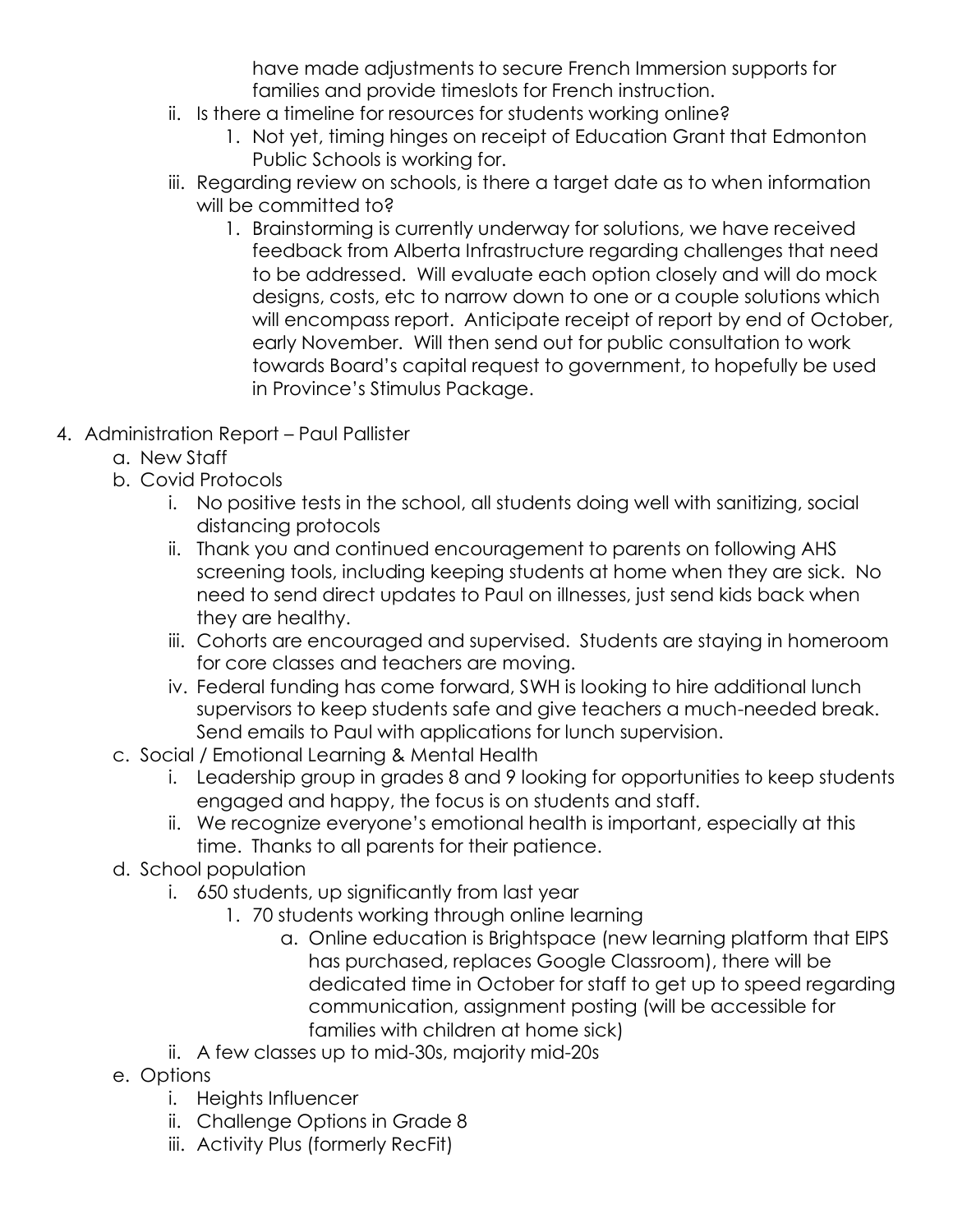1. Separated out field trips and made optional

iv. Large class sizes in:

- 1. Art
- 2. Foods
- 3. Digital Media
- 4. Outdoor Education
- f. Impact
	- i. 12 students per class
- g. Meet the Teacher
	- i. September 29, 4:30-6:00pm
	- ii. Food Trucks
	- iii. Information is posted online and an email will be going out shortly
- h. Hot Lunch
	- i. Currently working on a sustainable program that follows safety protocols
	- ii. September 29 Hot Lunch will likely not go ahead, first Hot Lunch will hopefully be in October
		- 1. Anything ordered for the September 29 Hot Lunch will be refunded and removed from PowerSchool
	- iii. Funds from Hot Lunch are prioritized year to year
		- 1. One past example is every week last year, the Phys Ed staff provided a pizza day to fundraise for athletic equipment
		- 2. Working to confirm feasibility of a successful program before funds are allocated this year
- i. Budget
	- i. 10% less than last year, federal Funding has rolled out and can be allocated per Trina's report
	- ii. School Fees
		- 1. Managed differently this year, will be assessed on a quarterly basis through Parent Portal
		- 2. Will be posted shortly, due within 14 days of posting
		- 3. Previous credits from last year will be applied to this year
		- 4. If in school and choose to move to online, fees will be prorated per quarter
- j. School Build
	- i. Value Scoping Meetings
- k. Questions/comments
	- i. I'm very concerned that there isn't French 8 offered this year. What are the options to maintain French education if there is a break in the learning?
		- 1. With all the options that exist, it is important to have enough students to be able to afford to put a teacher in front of the students. Not enough interest in French 8 (only 5 students), so the unfortunate decision was made to not offer the program, for financial reasons.
		- 2. It is unknown if there is a French 8 at other schools that could be investigated. There could be an option to do FSL through distance learning, but will need to research.
		- 3. There is an option for 3-year program in high school. Even if a student does not have junior high French experience, there is still an option to take it in high school.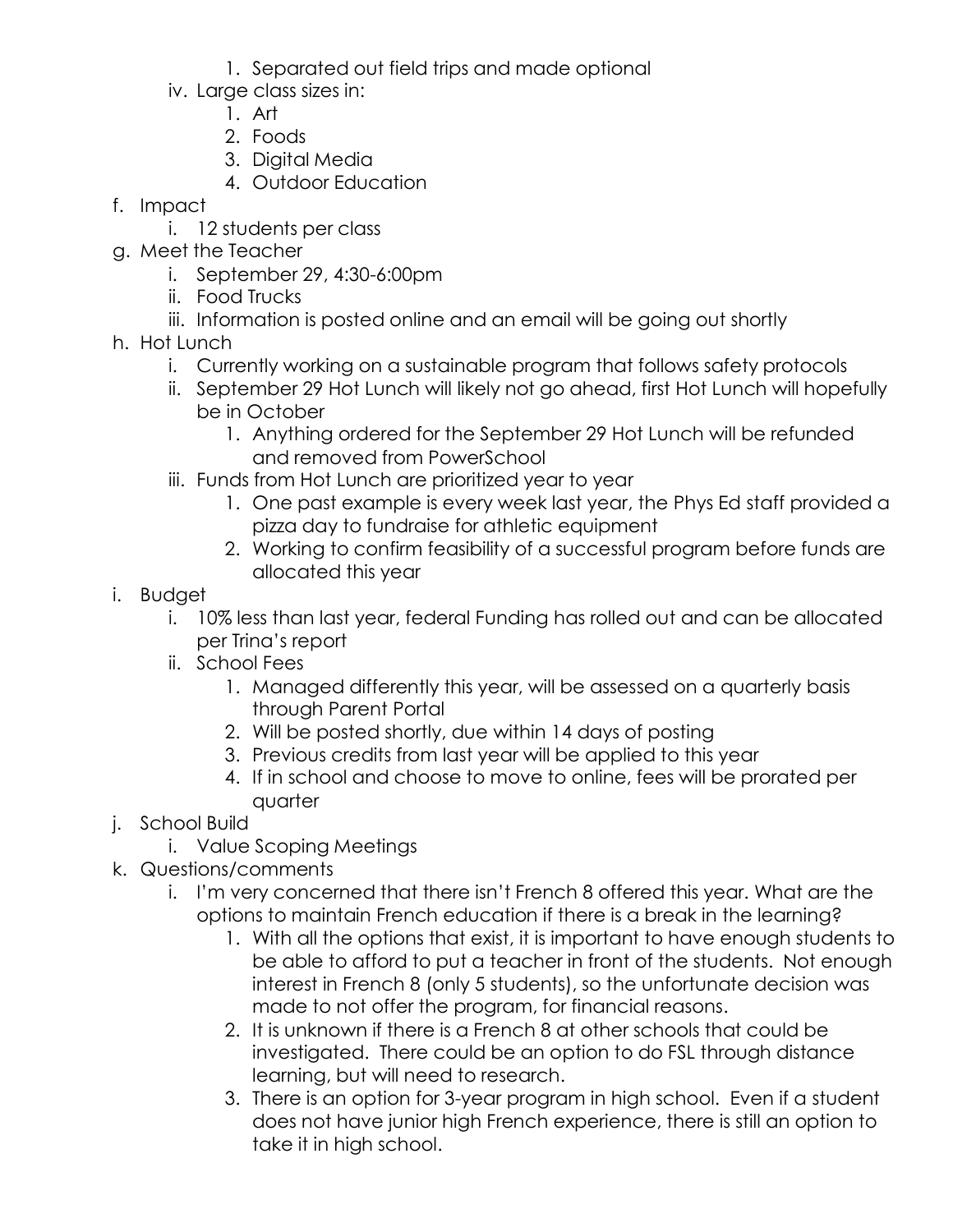- ii. Update on Band Program?
	- 1. Band is ongoing for all grades. Originally presented by AHS that there would be no wind instruments. Percussion started (drums, xylophone). New updates say wind instruments can be accessed in band, with "appropriate distancing". Waiting on confirmation regarding what is appropriate, working with other school districts.
- iii. Is a Fundraising Committee necessary this year that can be supported by parents through School Council as Council cannot raise money?
	- 1. Government has indicated that schools should be able to raise funds that are not coming from provincial support.
	- 2. If this is required, this will need to be led by parents. Hot Lunch is run by the school to break up the day and to have something for the students to look forward to. The primary goal is not fundraising. Targeted items would need to be identified by parents and the school.
	- 3. Tasha Baker, Jackie Caldwell, Charly Bennet, Tara Lamabe volunteered to help. Will table for next meeting.
	- 4. Save On Fundraising Project Wye Road Save On only, currently underway. Last year \$800 was raised, funds went to Phys Ed and Activity Plus equipment
	- 5. Cobs Bread on Wye, Swiss Chalet on Baseline have similar programs
	- 6. Facebook Parents Page: "Sherwood Heights Junior High Parents Connect"

## 5. Elections

MOTION: Ashley Frayn motions to accept volunteers for the following positions. OPPOSED: None

**CARRIED** 

- a. Vice Chair/COSC Representative Rammi Pandher
- b. Secretary Lorena Ellsworth
- c. Program Reps:
	- i. Logos (currently encumbered) Melanie Ryzuk
	- ii. French Immersion Tasha Baker & Pam Lancaster
	- iii. Impact Jackie Caldwell
	- iv. Band Parents Dallas Will
- 1. Ashley Frayn adjourns meeting at 8:03pm.

#### **The next regular meeting will take place on Tuesday, October 20th, 2020 at 6:30pm, virtually via Google Meets.**

These minutes are submitted by:

\_\_\_\_\_\_\_\_\_\_\_\_\_\_\_\_\_\_\_\_\_\_\_\_\_\_\_\_\_\_\_\_\_\_\_\_\_